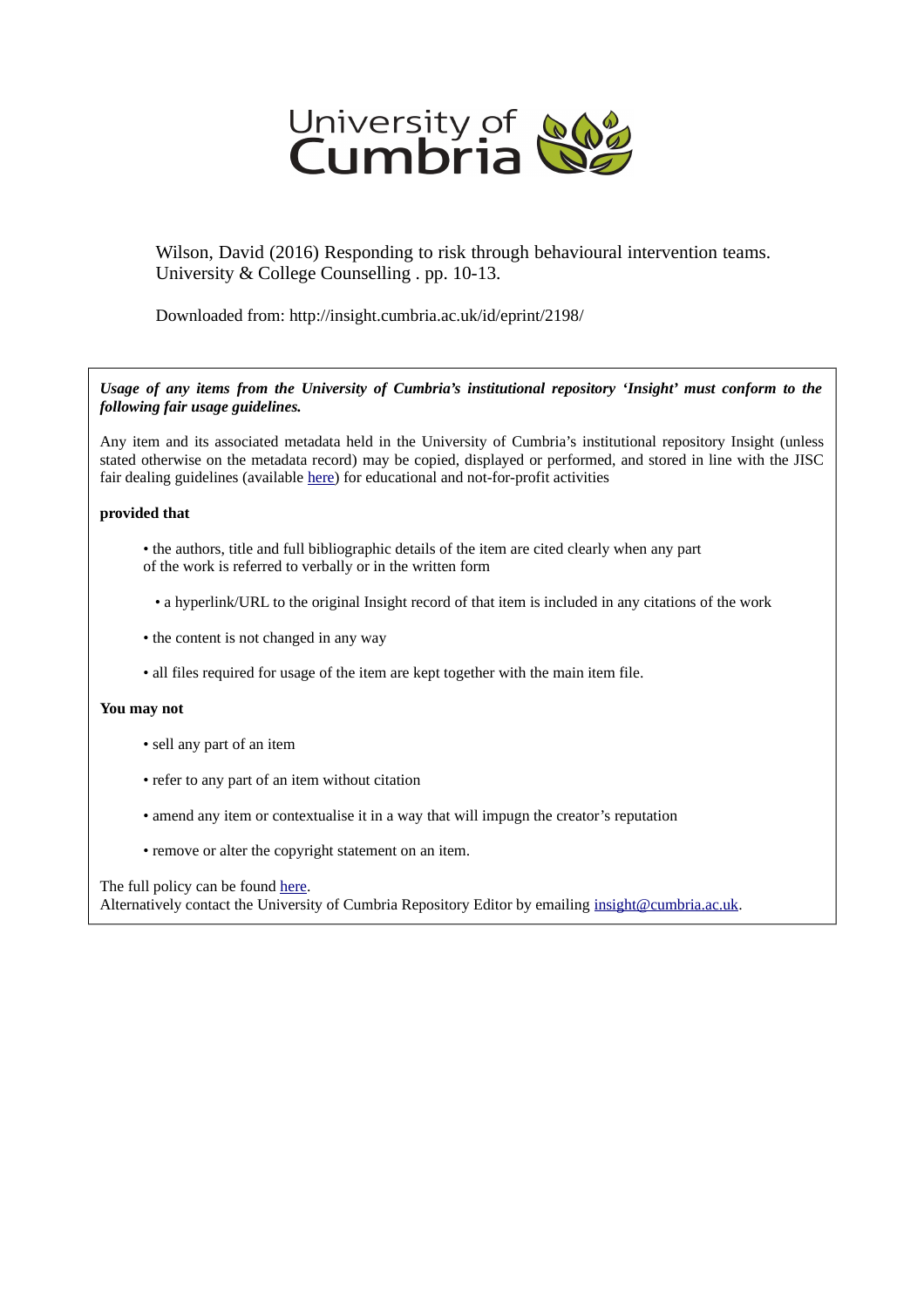# **RESPONDING TO RISK THROUGH BEHAVIOURAL INTERVENTION TEAMS**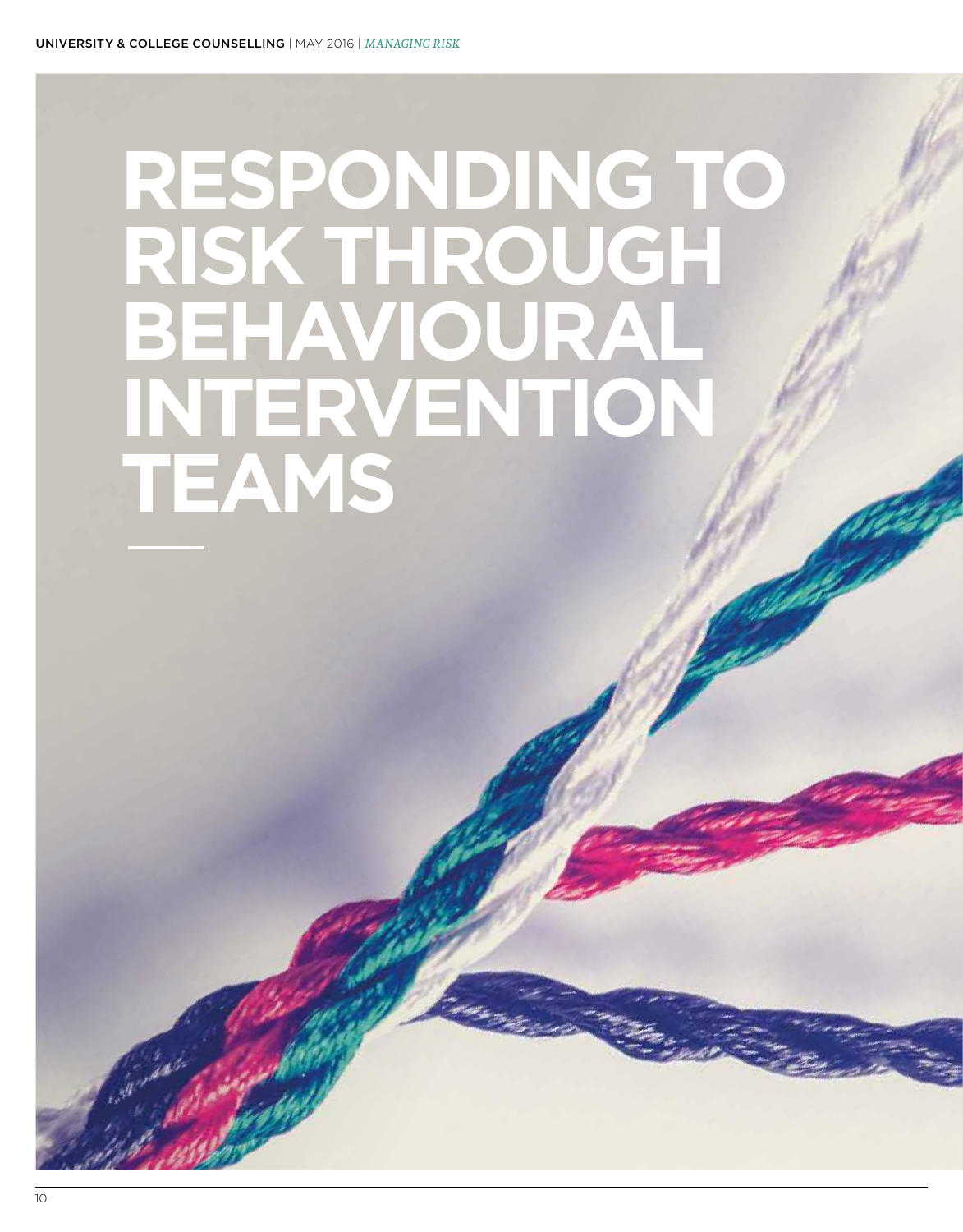Managing risk appropriately is a concern for us all. **Dave Wilson** describes the Behavioural Intervention Team model used in many parts of North America



s counsellors, therapists and other<br>professionals in UK student service<br>we are skilled and, sadly, experiency<br>working with students troubled by suicidal professionals in UK student services, we are skilled and, sadly, experienced in working with students troubled by suicidal ideation. However, I have noted through communications with practitioners from other educational establishments on various JISCMails, or at conferences I have attended, that there appears to be a growing expectation that student services staff should also work with other aspects of behavioural risk, such as risk to self, risk to others, or risk from others, as well as risk in relation to retention of students. In this context there is also the Government's PREVENT<sup>1</sup> agenda to take into consideration. Yet student services professionals may not always be best equipped to work with individuals at risk. In addition, there are barriers to effective working with students at risk, such as silo thinking between services on campuses, where fears of crossing a line in relation to confidentiality may prevent sharing of important information. This can lead to confusion, to duplication of work if two different departments offer simultaneous interventions, or to concerns that slip through the net when assumptions are made that another department will deal with a situation.

In the US, organisations such as the National Behavioral Intervention Team Association (NaBITA)2 fill the gap, with a wealth of knowledge and expertise supporting the development, implementation and practice of Behavioural Intervention Teams – or BITS. In some states, there is a statutory duty to have a BIT on campus. In the latest NaBITA survey of over 500 colleges and universities,<sup>3</sup> the highest category of BIT referrals was for psychological issues, making up 45 per cent of the caseload, compared to 24 per cent for minor conduct issues, and 11 per cent for major conduct issues. This provides a clear reason as to why 92 per cent of BITS had counsellor representation compared to police/campus security at 88 per cent, Deans of Students at 75 per cent and Residents' Life at 59 per cent.

The aims and objectives of NaBITA are: *'…to make campuses safer environments where development, education, and caring intervention are fostered and encouraged. NaBITA brings together professionals from multiple disciplines who are engaged in the essential function of behavioural intervention in schools, college and university campuses, for mutual support and shared learning.'*<sup>3</sup>

In other words, BITs encourage a multidisciplinary approach to working with student risk, and this has been a way of organising whole-campus support which I find particularly helpful.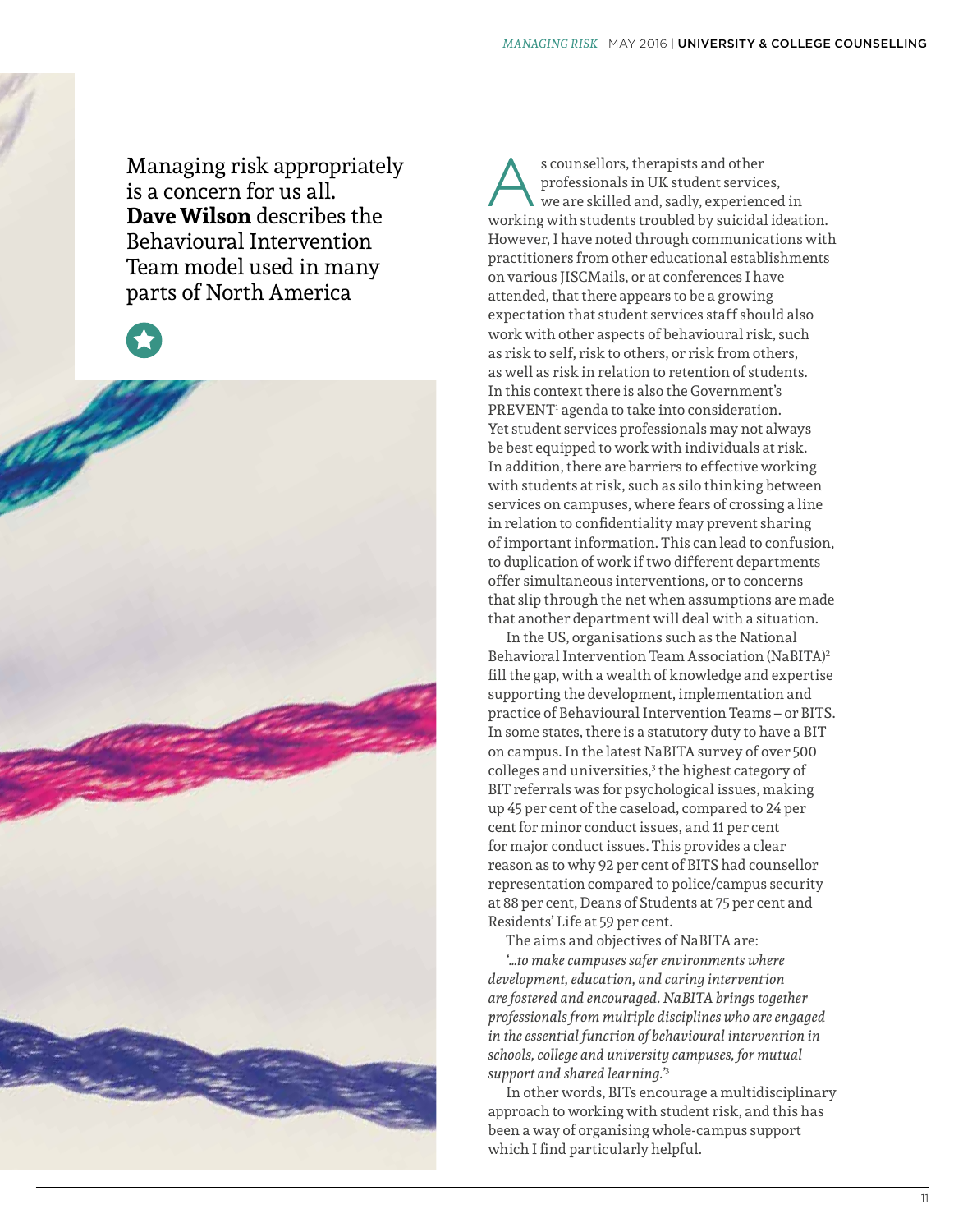#### **Conference report**

I was invited to speak at the 7th Annual NaBITA Conference at San Antonio, Texas, in November 2015. Delegates included deans of student affairs, campus law enforcement officers, counsellors, disability

#### …POSTVENTION IS PREVENTION FOR THE NEXT GENERATION

service staff, welfare advisors, case managers, faculty staff and Title IX staff (Title IX is a specific legal duty on US higher education institutions to reduce

sexual harassment, sexual assault and rape on campuses). The conference focused on issues of campus threat assessment and behavioural intervention, with speakers from the US and the UK.

One workshop looked at how psychotherapists or counsellors can work confidentially with students, while being an effective team player within a BIT. A particular focus of the session was navigating two particular laws equivalent to our Data Protection Act (1998) which affect campus counselling services in the US. Another consideration was the ethical framework that therapists adhere to as part of the licensing of practitioners (a statutory regulation in the US, somewhat different from the situation in the UK). The workshop suggested options for balancing the needs of the students with the needs of the community and campus.

A useful and thought-provoking session was 'Suicide on Campus – an overview of evidencebased practices in prevention, assessment, and postvention'. The presenters discussed the 'three pillars of suicidology: prevention, intervention, and postvention'. Suicide is the second highest cause of death in college students in the US (only accidents are higher).4 In the wider population, more young people die from suicide than from all medical illnesses pooled together. Yet 79 per cent of college students who die from suicide have never received any campus-based support.4 There was a clear message throughout the presentation about creating a 'community of caring' – where all members of the university community see suicide prevention as part of their job.

Microsoft Word spellcheck does not currently recognise the word 'postvention', yet postvention is prevention for the next generation. It mostly focuses on the immediacy of supporting the bereaved, but, in my view, should have more concrete longerterm considerations. Very few schools and colleges currently have postvention plans, but they are key to making sure correct processes are followed.

They help with the healing of the community, and can reduce the risk of further suicide incidents. How suicide is handled affects risk factors for others, especially adolescents. Postvention plans should span the immediate, short term, and longer term. In the immediate, acute phase, co-ordination is key, and should include protecting and respecting the privacy rights of the deceased (not always an easy task in the era of social media) and their immediate family, while offering practical assistance to the family. The short-term phase is about helping with recovery. This involves identifying students and colleagues most likely to be affected by the death, and linking them to additional support resources or referring them to counselling services. It also involves supporting healthy grieving for those who have been impacted by the loss, thus helping to restore equilibrium and optimal functioning. Eventually things need to get back to normal, even if it is a new normal. Key here is having clear confidence from leaders on campus to help build and sustain trust. The longer-term, or reconstruction phase focuses on preparation for anniversary reactions or other milestone dates (such as graduation). The focus of support should have a transitional phase from postvention to suicide prevention.

#### **BIT foundations certification course**

Within days of my return to the UK, the University of Cumbria hosted a BIT Foundations Certification Course, the first in the UK that NaBITA had run. More than 20 attendees from across the UK and the Republic of Ireland included counsellors, disability staff, mental health advisors and deans of student services.

A broad overview was given which covered the functions of a BIT:

- Collecting data from the campus community
- Scrutinising data using objective rubrics, tools and assessments
- Providing appropriate interventions based on level of risk resulting from the assessment process.

BIT membership usually consists of student services staff, faculty staff, campus police/security and administrators, who meet weekly to discuss and intervene with students (and sometimes staff) where there is risky behaviour. There are usually no additional staffing costs unless the BIT employs a case manager. BITs should meet regularly. *Ad hoc* meetings can leave teams struggling to overcome